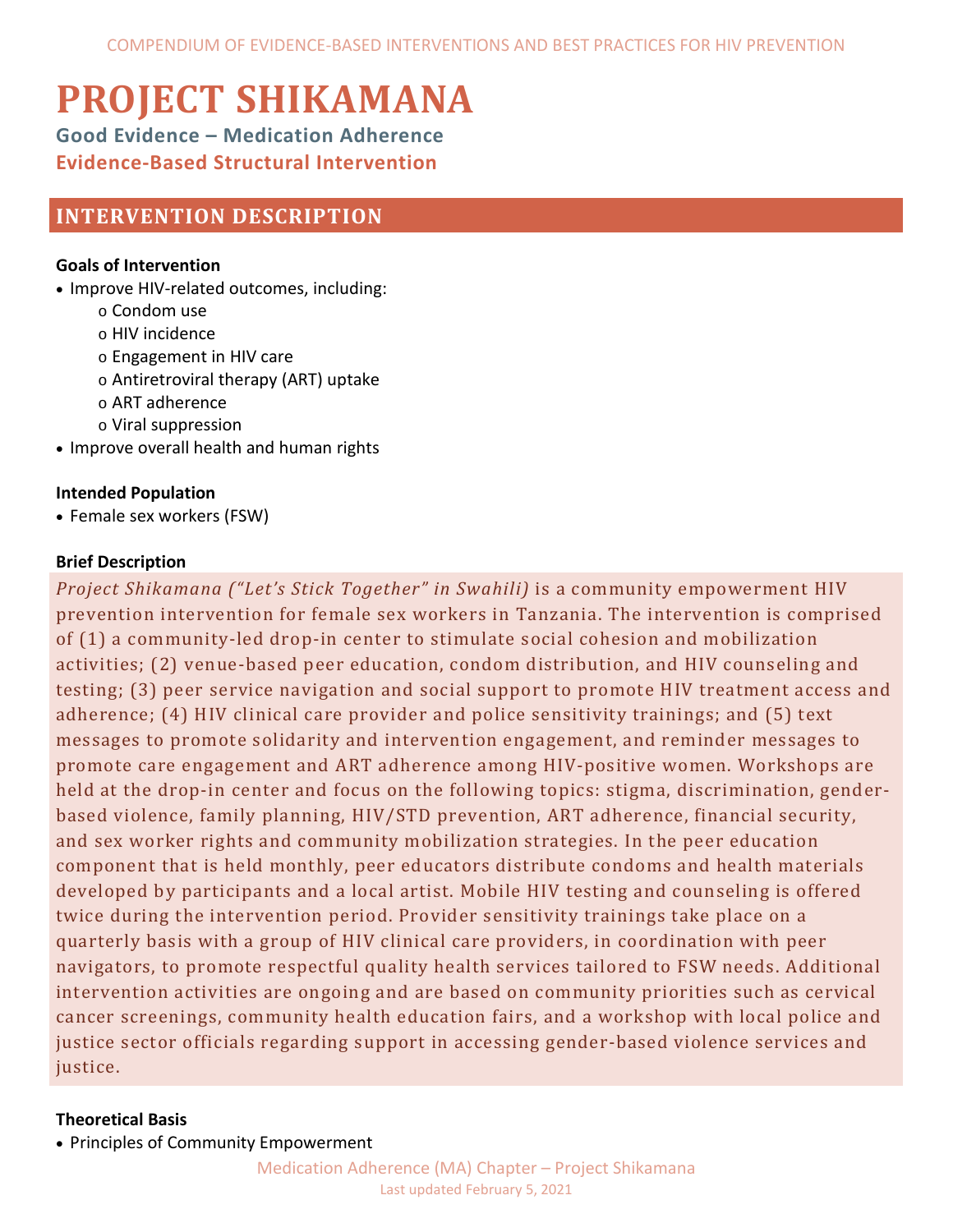## **Intervention Duration**

• The intervention was implemented from October 2015 to December 2017. Community-based intervention activities are still ongoing through the Shikamana women's group.

#### **Intervention Settings**

- Community-led drop-in center
- Sex work venues

#### **Deliverer**

- Health care worker
- Peer educator

## **Delivery Methods**

- Community events
- Printed health materials
- Risk reduction supplies

• Phone

• Clinics

- Peer navigator
- Shikamana staff
- Sensitivity trainings
- Skills building
- Text messages

## **Structural Components**

- Access Condoms, HIV testing, HIV health care
	- o Provided 81,463 condoms to FSW in sex work venues
	- o Offered mobile HIV counseling and testing at all sex work venues
	- o Offered linkage to HIV care to all, and linkage to HIV care to FSW with HIV at all sex work venues
	- o Increased access to HIV testing and linkage to HIV medical care
- Capacity Building Provider/supervisor training
	- o Conducted provider sensitivity training to promote respectful quality health services tailored to FSW needs
- Community Mobilization
	- $\circ$  Incorporated community mobilization strategies that led to the development of a community savings group, a catering business to promote financial security and support community-led intervention activities, a violence support group, and a women's group that formally registered as a local organization
- Social Determinants of Health Acceptance and respect
	- o Addressed structural constraints such as stigma, discrimination and violence in workshops by promoting social cohesion and community mobilization
	- o Conducted provider sensitivity training to promote respectful quality health services tailored to FSW needs

# **INTERVENTION PACKAGE INFORMATION**

**The intervention curriculum is available upon request.** Please contact **Deanna Kerrigan**, Department of Prevention and Community Health, Milken Institute School of Public Health, George Washington University, 950 New Hampshire Avenue NW, Washington, D.C. 20052.

**Email: [dkerrigan@gwu.edu](mailto:dkerrigan@gwu.edu)** for details on intervention materials.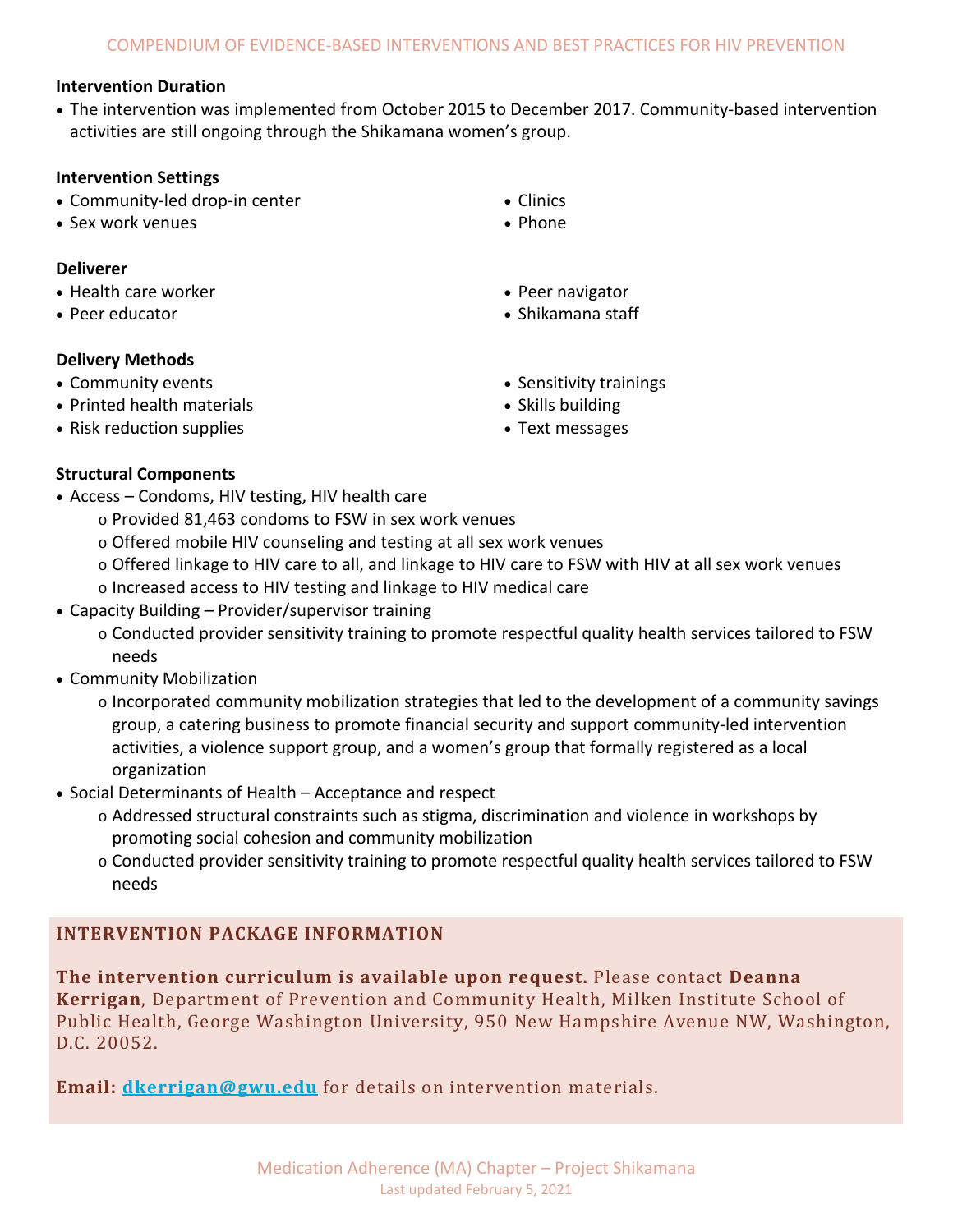# **EVALUATION STUDY AND RESULTS**

#### **Study Location Information**

The original evaluation was conducted in the Ilula and Mafinga communities in Iringa, Tanzania from October 2015 to December 2017.

#### **Key Intervention Effects**

• Increased ART adherence

#### **Study Sample\***

A total of 493 women participated in the Shikamana cohort. The analytic study sample of 387 female sex workers is characterized by the following:

- *Mean age of 28 years*
- *71% completed less than secondary school; 29% completed secondary school or higher*
- *54% married; 46% not married*
- *64% responsible for two or fewer children; 36% responsible for three or more children*
- *Mean years in community: 13 years*
- *Mean years of duration of sex work: 7 years*
- *52% experienced gender-based violence*
- *71% reported substance use in sex work venues; 42% reported substance use during sex exchange*

#### **Recruitment Settings**

Sex work venues (e.g., modern and traditional bars, guesthouses and hotels, groceries/mini-bars/pubs, and clubs).

#### **Eligibility Criteria**

Women aged 18 years or older were eligible if they reported exchanging sex for money in the last month.

#### **Assignment Method**

Two communities were randomized to 1 of 2 study arms: the Shikamana Intervention or a standard-of-care comparison. Communities were matched on population size (approximately 25,000 people each) and HIV risk characteristics (approximately 7% HIV prevalence in the overall population). Within the 2 study communities, 164 active sex work venues were identified, and 496 FSW were enrolled in the study using time-location sampling. The analytic sample size included 387 FSWs: Shikamana Intervention (n = 211) and standard-of-care comparison ( $n = 176$ ).

#### **Comparison Group**

The community randomized to the comparison arm received standard-of-care services which included access to HIV testing and treatment provided through government services. The comparison community also received HIV-related health education, condom promotion, and HIV testing initiatives for key populations provided through nongovernmental groups.

#### **Relevant Outcomes Measured and Assessment Time**

- ART adherence was measured at 18 months post-baseline among participants with HIV at baseline and assessed using the AIDS Clinical Trails Group measure for self-reported adherence in the last 4 days.
- Viral suppression was measured at 18 months post-baseline among participants with HIV at baseline and was defined as <400 copies/mL.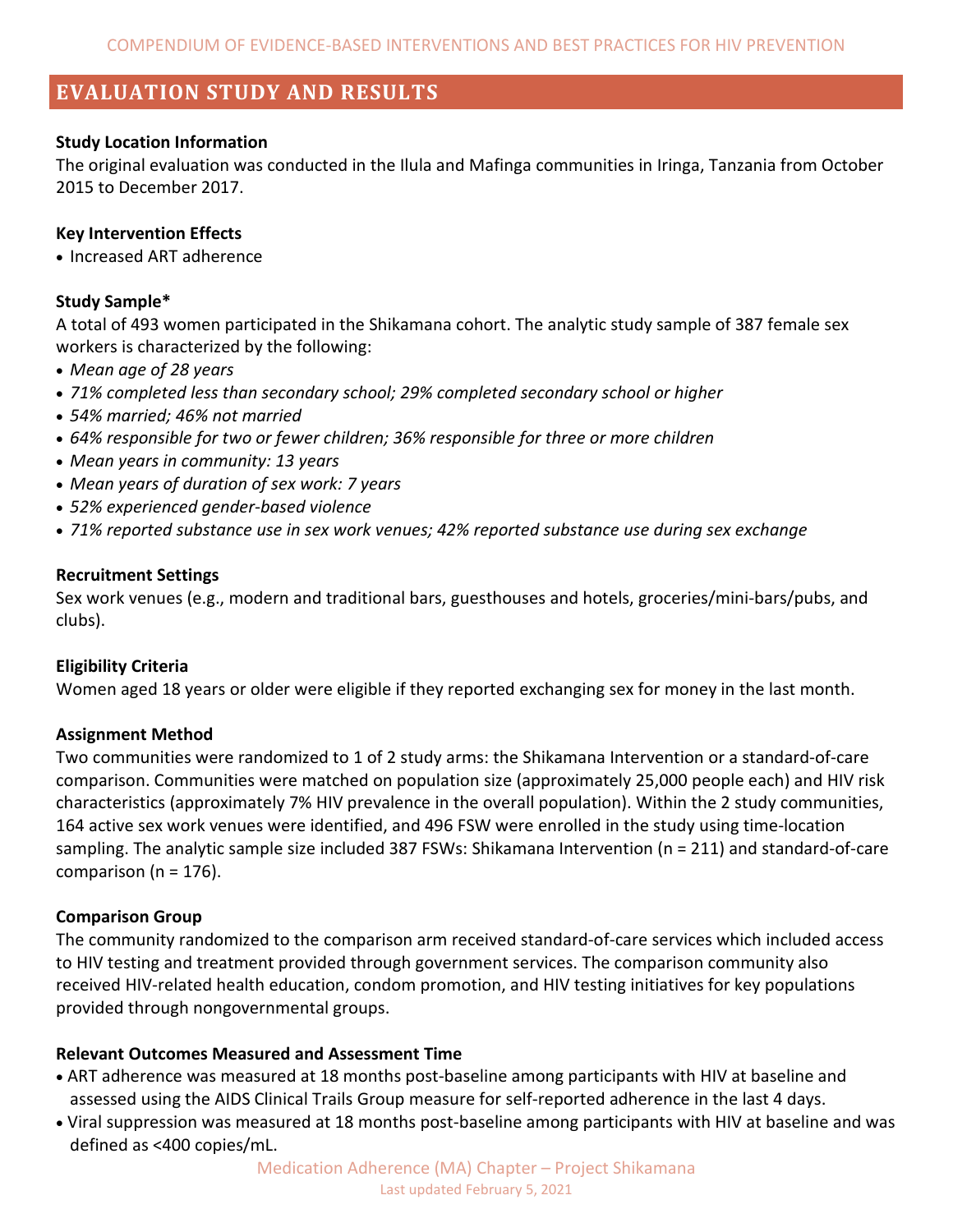# **Participant Retention**

- Overall Study sample:
	- o 82% retained at 18 months post-baseline

# **Significant Findings on Relevant Outcomes**

• Among participants with HIV at baseline, a significantly greater percentage of intervention participants than comparison participants were adherent to ART at 18 months post-baseline (71.4% vs 46.2%, RR = 1.54, p = 0.002).

# **Considerations**

# *Additional significant positive findings on non-relevant outcomes*

- Among participants who were HIV negative at baseline, a significantly smaller percentage of intervention participants than comparison participants became infected with HIV at 18 months post-baseline (5.0% vs 10.4%,  $RR = 0.3$ ,  $p = 0.047$ ).
- A significantly smaller percentage of intervention participants than comparison participants reported inconsistent condom use with clients at 18 months post-baseline (43.6% vs 54.0%, RR = 0.81, p = 0.042).
- Among participants with HIV at baseline, a significantly greater percentage of intervention participants than comparison participants were linked to HIV care at 18 months post-baseline (79.1% vs 55.0%, RR = 1.44,  $p =$ 0.002).
- Among participants with HIV at baseline, a significantly greater percentage of intervention participants than comparison participants were engaged in HIV care over the last 6 months at 18 months post-baseline (76.9% vs 51.2%, RR = 1.50, p = 0.001).
- Among participants with HIV at baseline, a significantly greater percentage of intervention participants than comparison participants were ever on ART at 18 months post-baseline (82.4% vs 67.5%, RR = 1.22,  $p =$ 0.029).
- Among participants with HIV at baseline, a significantly greater percentage of intervention participants than comparison participants were currently on ART at 18 months post-baseline (81.3% vs 63.8%, RR = 1.27,  $p =$ 0.013).

Note: The findings on linkage to and engagement in HIV care are important, but the PRS Project does not consider self-reported linkage to and engagement in HIV care as relevant outcomes. Self-reported outcomes for linkage to and engagement in HIV care are considered relevant if verified by medical, agency or surveillance reports.

## *Non-significant findings on relevant outcomes*

• There were no significant intervention effects on viral suppression at 18 months post-baseline.

# *Negative findings*

• None reported

# *Other related findings*

• Project Shikamana is the only randomized controlled trial in Sub-Saharan Africa to show reduced HIV incidence among FSWs. However, this study does not meet criteria for the Risk Reduction Chapter due to the study being conducted outside of the United States.

# *Implementation research-related findings*

• None reported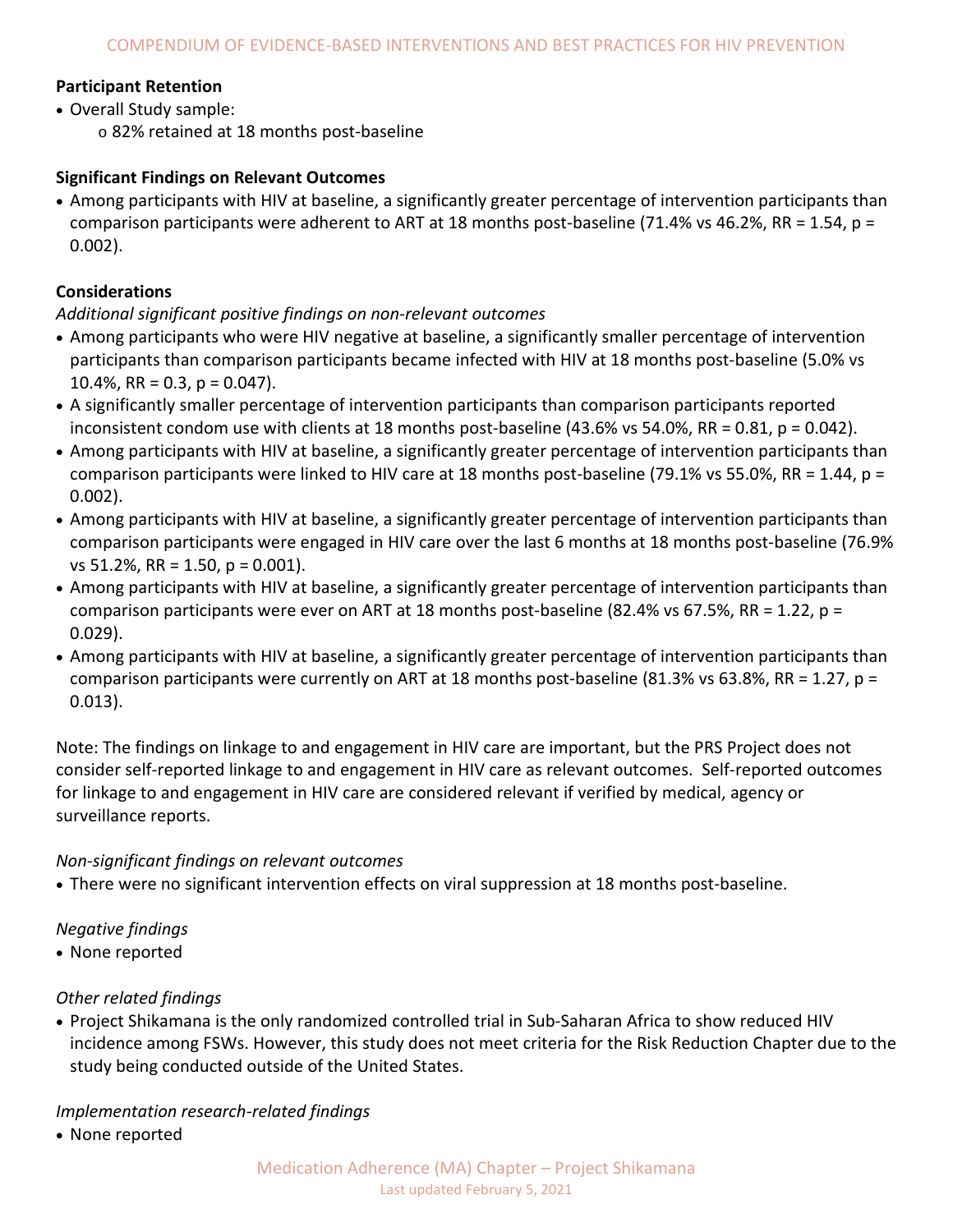# *Process/study execution findings*

- Among participants within the intervention community, 88% had some contact with the intervention at various levels of exposure:
	- o 47.4% attended a workshop or mobilization activity, or received services (e.g., HIV testing) or resources (e.g., condoms) at the drop-in center
	- o 38.4% participated in the community savings group
	- o 33.7% reported contact with the project's venue outreach
	- o 38.4% reported receiving condoms
	- o 49.3% reported receiving texts on intervention activities
	- o 60.4% of participants with HIV engaged with a peer navigator
- Aggregate exposure to the intervention at the highest level was significantly associated with improved HIVrelated outcomes, including:
	- o decreased inconsistent condom use
	- o decreased HIV incidence
	- o increased engagement in HIV care
	- o currently being on ART
	- o adhering to ART, and
	- o viral suppression

*Adverse events*

• None reported

# **Funding**

US National Institute of Mental Health (grant number R01 MH104044)